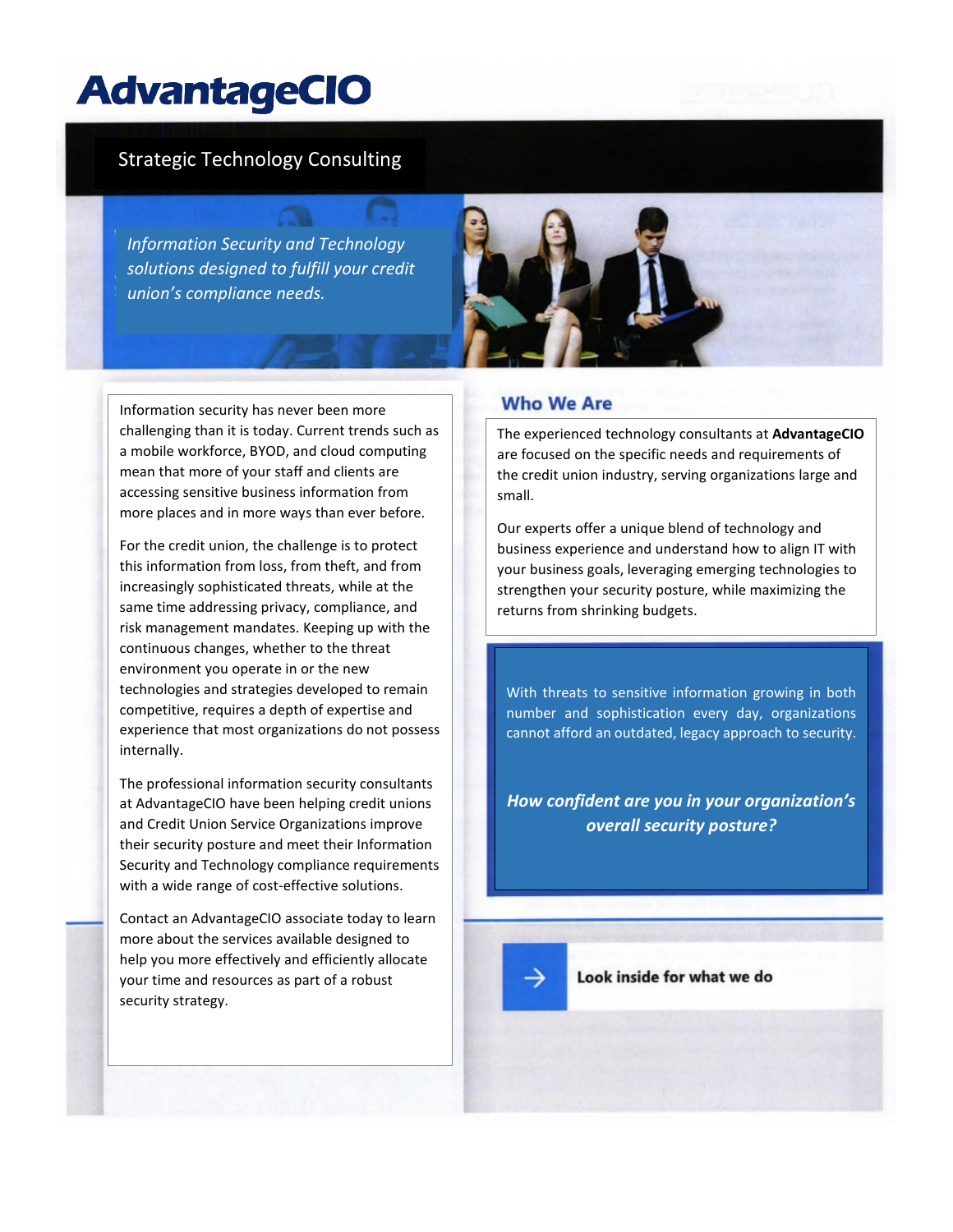# Strategic Technology Consulting**The AdvantageCIO Process** 1. **Project Launch and Information Gathering** The AdvantageCIO consulting engagement begins with a kick-off meeting to identify key individuals, discuss the goals and business objectives based on the status of the existing information security program, and collect existing documentation including previous assessment, audit, and examination reports. 2. **On-Site Assessment and Evaluation** Our technology consultants will schedule an on-site visit to collect information relative to the Technology and Risk Assessments, Security Policies, and Business Continuity Plan. This will include interviews with key personnel, physical inspection of network infrastructure and access controls, and vulnerability scans from both inside and outside the network. 3. **Document Development and Review** Once the required information has been gathered, the documentation is generated and presented for review. During the review process, any necessary modifications are made and final drafts delivered. 4. **Implementation and Preparation** A qualified technology consultant will schedule a document walk-through with your management team to ensure the accuracy and understanding of the contents prior to approval by the Board of Directors. This process may be repeated prior to any scheduled IT audit or examination. 5. **Repeat Annually** AdvantageCIO recommends that this process is repeated on an annual basis to ensure the documents remain accurate and relevant to your business operations and IT environment. services catalog, offer new benefits and rewards for **Technology Consulting Services from AdvantageCIO**

### **Technology Assessment**

To properly secure the organization's information and information systems, it's important to identify all of the components where information is stored, where it travels, and where it is accessed. The Technology Assessment will review the network topology, including data and voice, inventory the operating system on each appliance, and perform internal and external vulnerability scans to determine where security deficiencies exist. The information gathered is compared against industry guidelines and best practices. The results of the Technology Assessment will be provided in a detailed report including prioritized findings and recommendations for correcting any issues uncovered.

## **IT Risk Assessment**

The purpose of the Information Security Program is to ensure the security and confidentiality of sensitive information, to protect against anticipated threats or hazards to the security or integrity of that information, to protect against unauthorized access to or use of that information, and to ensure the proper disposal of sensitive information. Designing an effective Information Security Program requires an understanding of how the information and information systems are used at the organization and the inherent and residual risk that threaten the security of that information.

Building on the information gathered during the Technology Assessment, the Information Security Risk Assessment reviews and evaluates the physical, logical/technical, and administrative controls currently in place to determine where deficiencies exist. These include policies and procedures, authentication and access controls, data security and encryption, security monitoring, service provider oversight, and much more. The results are provided in a detailed, NCUA-compliant report with categorized risk levels and prioritized recommendations for further mitigation.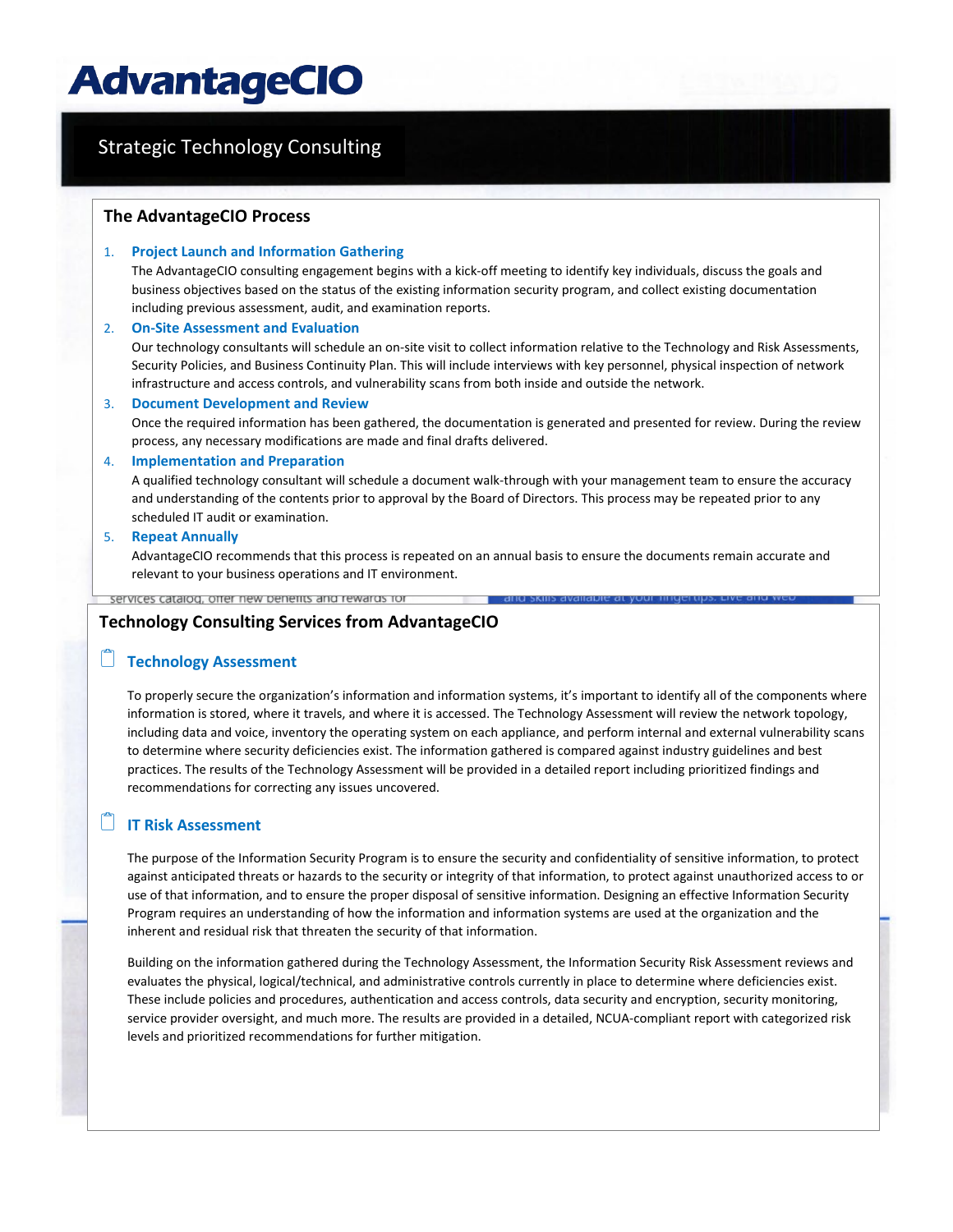# Strategic Technology Consulting

#### **Technology Consulting Services from AdvantageCIO (continued)**

#### **Comprehensive Information Security Policies (CISP)**

The true strength of the Information Security Program can often be found not just in the strategies implemented, but in the relevance and completeness of the polices used to maintain and enforce it. These policies are the guardrails along the sides of the highway that enable your business to operate effectively, efficiently, and securely.

Whether refining existing policies or designing them from scratch, our experienced information security professionals will work with you to develop NCUA-compliant policies including: Acceptable Use, Access Controls, Patch Management, Social Media, Data Encryption, Security Training, Incident Response, Records Retention, Vendor Oversight, and more.

#### **Strategic Technology Planning**

When technology investments are not aligned with business goals and objectives, many organizations overspend on technology that they may not actually need, or perhaps worse, underspend on technology resulting in gaps in protection when securing sensitive information and information systems. This often leads to frustration among staff, difficulty in maintaining meeting budget requirements, and deficiencies cited in audit and examination reports.

The Strategic Technology Planning engagement with AdvantageCIO seeks to bring all sides together by assessing where we are today (Technology Assessment) in relation to the business plan and budget, agreeing on the desired target state, and designing a 1 to 3-year roadmap and implementation plan for getting there.

### **Business Continuity Planning**

Business Continuity is defined as "the ability to maintain operations and services, both technology and business, in the event of a disruption to normal operations and services." Having a recovery plan to "put things back together" when they fail is no longer sufficient. What's now required is a plan to "continue serving" your members, even during a disruptive event.

Building on the information gathered during the Business Impact Analysis, we are able to prioritize our efforts in developing continuity and recovery strategies to minimize the probability and impact of downtime to business operations. The results are a Business Continuity Plan tailored to your business operations and environment and a testing schedule to validate the procedures in the plan and train personnel on their roles and responsibilities within the plan.

#### **Annual Report to the Board**

The Board of Directors (or appropriate committee) is responsible for satisfying the requirements to ensure that the information security program is developed, implemented, and maintained under the supervision of those who are ultimately responsible. To meet this requirement, the members of the Board must be regularly informed of the overall status of the program and compliance with security guidelines. That's the purpose of the annual report.

The annual report to the Board of Directors will include an ongoing risk management report, examination response and resolution plan, third-party audit results, and any incident response and breach activity.

#### **Exam Preparation**

On a regular basis, auditors and examiners will review the Information Security Program to ensure it meets regulatory compliance and security best practices. This process usually involves a list of pre-exam questions and requested documentation. Our information security professionals will assist you in answering the questions and preparing the requested documentation, as well as assist in developing the response to the provided report.